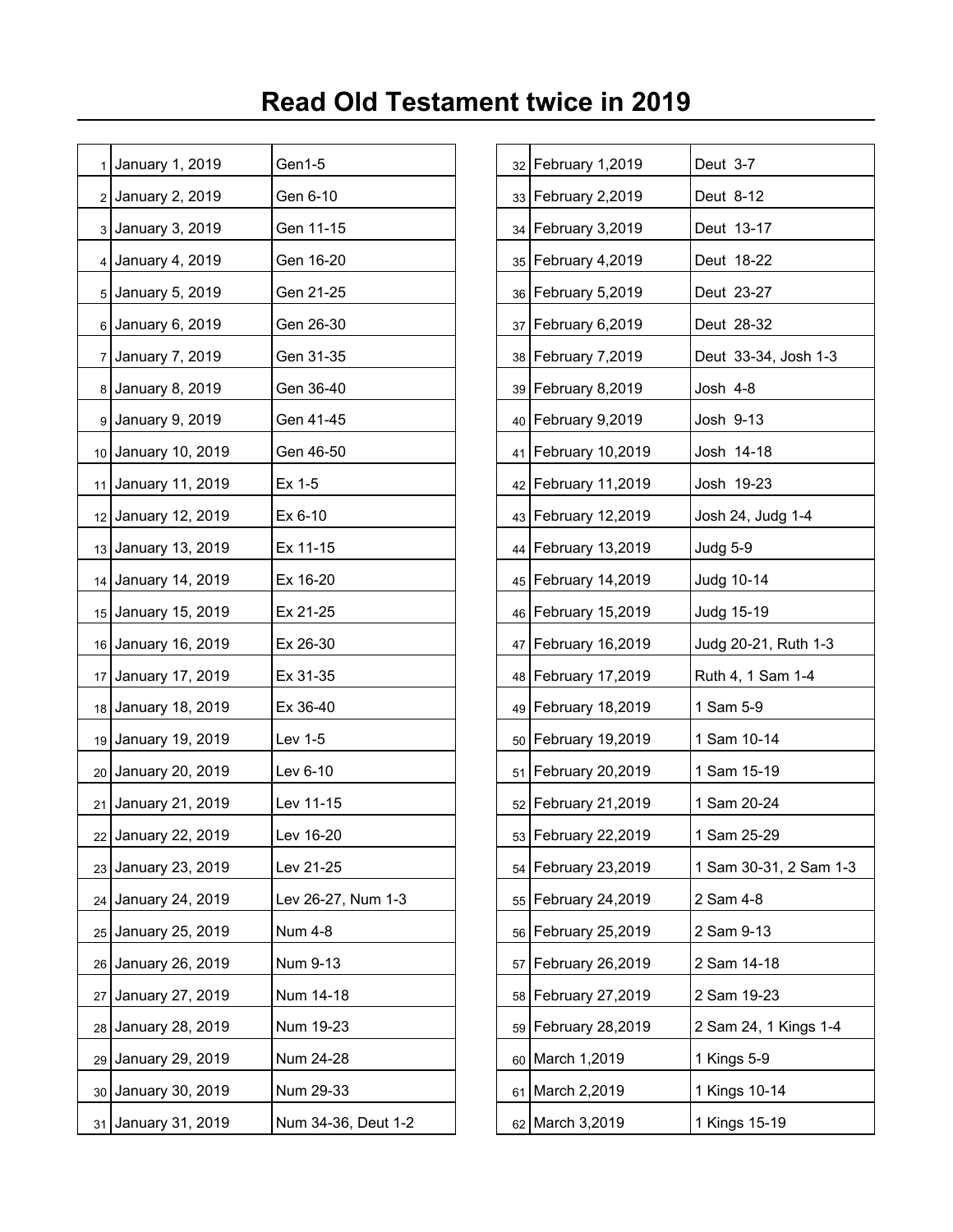|    | 63 March 4,2019  | 1 Kings 20-22, 2 Kings 1-2 |     | 94 April 4,2019   | Job 30-34            |
|----|------------------|----------------------------|-----|-------------------|----------------------|
|    | 64 March 5,2019  | 2 Kings 3-7                |     | 95 April 5,2019   | Job 35-39            |
|    | 65 March 6,2019  | 2 Kings 8-12               |     | 96 April 6,2019   | Job 40-42, Ps 1-2    |
|    | 66 March 7,2019  | 2 Kings 13-17              |     | 97 April 7,2019   | Ps 3-9               |
|    | 67 March 8,2019  | 2 Kings 18-22              |     | 98 April 8,2019   | Ps 10-16             |
|    | 68 March 9,2019  | 2 Kings 23-25, 1 Chr 1-2   |     | 99 April 9,2019   | Ps 17-21             |
|    | 69 March 10,2019 | 1 Chr 3-7                  |     | 100 April 10,2019 | Ps 22-26             |
|    | 70 March 11,2019 | 1 Chr 8-12                 |     | 101 April 11,2019 | Ps 27-31             |
|    | 71 March 12,2019 | 1 Chr 13-17                |     | 102 April 12,2019 | Ps 32-36             |
|    | 72 March 13,2019 | 1 Chr 18-22                |     | 103 April 13,2019 | Ps 37-41             |
|    | 73 March 14,2019 | 1 Chr 23-27                |     | 104 April 14,2019 | Ps 42-48             |
|    | 74 March 15,2019 | 1 Chr 28-29, 2 Chr 1-3     |     | 105 April 15,2019 | Ps 49-54             |
|    | 75 March 16,2019 | 2 Chr 4-8                  |     | 106 April 16,2019 | Ps 55-60             |
|    | 76 March 17,2019 | 2 Chr 9-13                 |     | 107 April 17,2019 | Ps 61-67             |
|    | 77 March 18,2019 | 2 Chr 14-18                |     | 108 April 18,2019 | Ps 68-72             |
|    | 78 March 19,2019 | 2 Chr 19-23                |     | 109 April 19,2019 | Ps 73-77             |
|    | 79 March 20,2019 | 2 Chr 24-28                |     | 110 April 20,2019 | Ps 78-82             |
|    | 80 March 21,2019 | 2 Chr 29-33                | 111 | April 21,2019     | Ps 83-89             |
|    | 81 March 22,2019 | 2 Chr 34-36, Ezra 1-2      |     | 112 April 22,2019 | Ps 90-98             |
|    | 82 March 23,2019 | Ezra 3-7                   |     | 113 April 23,2019 | Ps 99-103            |
|    | 83 March 24,2019 | Ezra 8-10, Neh 1-2         |     | 114 April 24,2019 | Ps 104-108           |
|    | 84 March 25,2019 | Neh 3-7                    |     | 115 April 25,2019 | Ps 109-116           |
|    | 85 March 26,2019 | Neh 8-12                   |     | 116 April 26,2019 | Ps 117-118           |
|    | 86 March 27,2019 | Neh 13, Esther 1-4         |     | 117 April 27,2019 | Ps 119               |
| 87 | March 28,2019    | <b>Esth 5-9</b>            |     | 118 April 28,2019 | Ps 120-131           |
|    | 88 March 29,2019 | Esth 10, Job 1-4           |     | 119 April 29,2019 | Ps 132-137           |
|    | 89 March 30,2019 | Job 5-9                    |     | 120 April 30,2019 | Ps 138-142           |
|    | 90 March 31,2019 | Job 10-14                  | 121 | May 1,2019        | Ps 143-147           |
|    | 91 April 1,2019  | Job 15-19                  |     | 122 May 2,2019    | Ps 148-150, Prov 1-2 |
|    | 92 April 2,2019  | Job 20-24                  |     | 123 May 3,2019    | Prov 3-7             |
|    | 93 April 3,2019  | Job 25-29                  |     | 124 May 4,2019    | Prov 8-12            |

| 94  | April 4,2019      | Job 30-34            |
|-----|-------------------|----------------------|
| 95  | April 5,2019      | Job 35-39            |
| 96  | April 6,2019      | Job 40-42, Ps 1-2    |
| 97  | April 7,2019      | Ps 3-9               |
| 98  | April 8,2019      | Ps 10-16             |
| 99  | April 9,2019      | Ps 17-21             |
| 100 | April 10,2019     | Ps 22-26             |
| 101 | April 11,2019     | Ps 27-31             |
| 102 | April 12,2019     | Ps 32-36             |
| 103 | April 13,2019     | Ps 37-41             |
| 104 | April 14,2019     | Ps 42-48             |
| 105 | April 15,2019     | Ps 49-54             |
| 106 | April 16,2019     | Ps 55-60             |
| 107 | April 17,2019     | Ps 61-67             |
| 108 | April 18,2019     | Ps 68-72             |
| 109 | April 19,2019     | Ps 73-77             |
| 110 | April 20,2019     | Ps 78-82             |
| 111 | April 21,2019     | Ps 83-89             |
| 112 | April 22,2019     | Ps 90-98             |
| 113 | April 23,2019     | Ps 99-103            |
| 114 | April 24,2019     | Ps 104-108           |
|     | 115 April 25,2019 | Ps 109-116           |
| 116 | April 26,2019     | Ps 117-118           |
| 117 | April 27,2019     | Ps 119               |
| 118 | April 28,2019     | Ps 120-131           |
| 119 | April 29,2019     | Ps 132-137           |
| 120 | April 30,2019     | Ps 138-142           |
| 121 | May 1,2019        | Ps 143-147           |
| 122 | May 2,2019        | Ps 148-150, Prov 1-2 |
| 123 | May 3,2019        | Prov 3-7             |
| 124 | May 4,2019        | <b>Prov 8-12</b>     |
|     |                   |                      |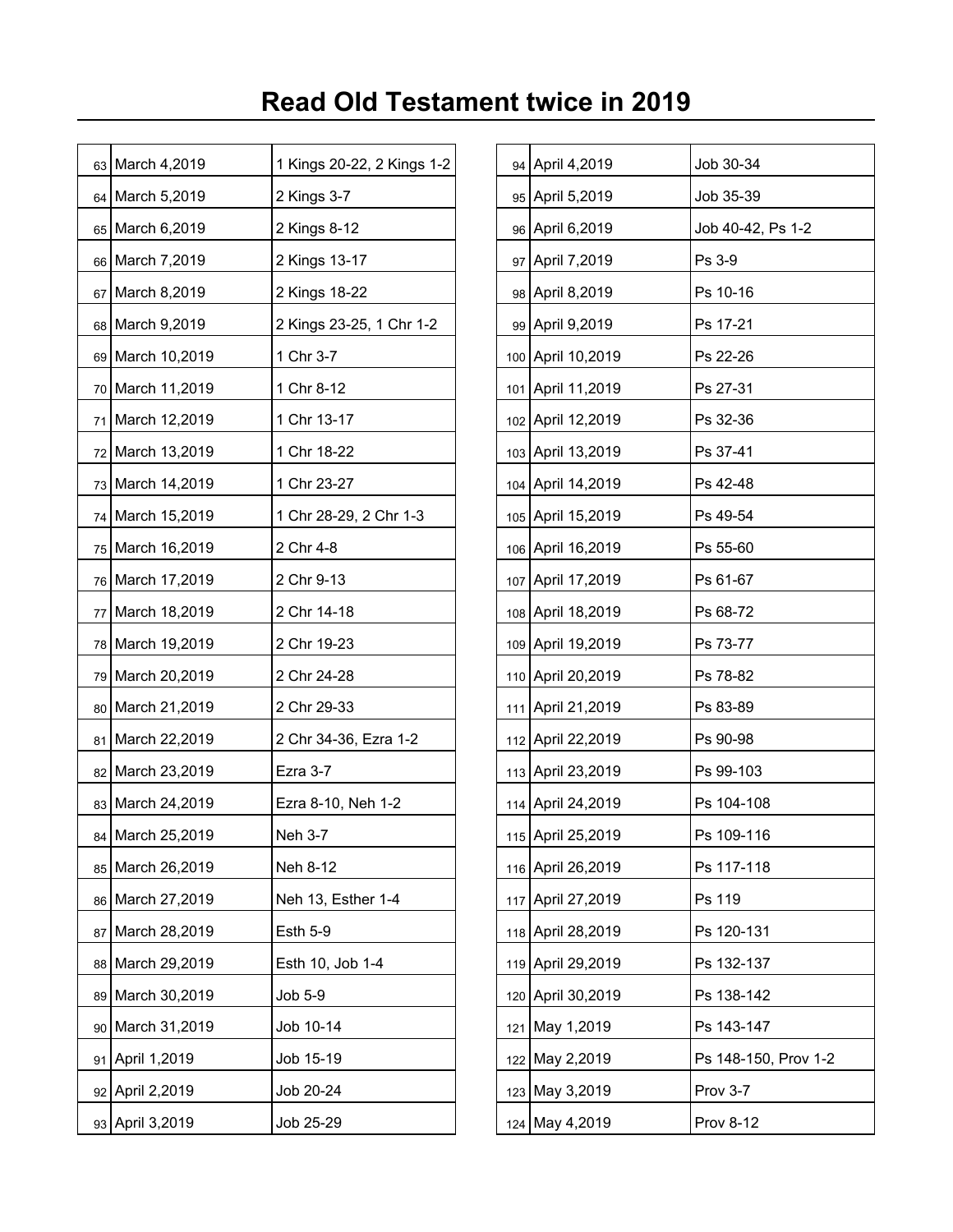| 125 May 5,2019  | Prov 13-17         |  | 154 June 3,2019  | Jer 41-45                |
|-----------------|--------------------|--|------------------|--------------------------|
| 126 May 6,2019  | <b>Prov 18-22</b>  |  | 155 June 4,2019  | Jer 46-50                |
| 127 May 7,2019  | Prov 23-27         |  | 156 June 5,2019  | Jer 51-52, Lam 1-3       |
| 128 May 8,2019  | Prov 28-31, Eccl 1 |  | 157 June 6,2019  | Lam 4-5, Ezek 1-3        |
| 129 May 9,2019  | Eccl 2-6           |  | 158 June 7,2019  | Ezek 4-8                 |
| 130 May 10,2019 | <b>Eccl 7-11</b>   |  | 159 June 8,2019  | Ezek 9-13                |
| 131 May 11,2019 | Eccl 12, Song 1-4  |  | 160 June 9,2019  | Ezek 14-18               |
| 132 May 12,2019 | Song 5-8, Is 1     |  | 161 June 10,2019 | Ezek 19-23               |
| 133 May 13,2019 | $Is 2-6$           |  | 162 June 11,2019 | Ezek 24-28               |
| 134 May 14,2019 | ls 7-11            |  | 163 June 12,2019 | Ezek 29-33               |
| 135 May 15,2019 | Is 12-16           |  | 164 June 13,2019 | Ezek 34-38               |
| 136 May 16,2019 | Is 17-21           |  | 165 June 14,2019 | Ezek 39-43               |
| 137 May 17,2019 | ls 22-26           |  | 166 June 15,2019 | Ezek 44-48               |
| 138 May 18,2019 | Is 27-31           |  | 167 June 16,2019 | Dan 1-5                  |
| 139 May 19,2019 | Is 32-36           |  | 168 June 17,2019 | Dan 6-10                 |
| 140 May 20,2019 | Is 37-41           |  | 169 June 18,2019 | Dan 11-12, Hos 1-3       |
| 141 May 21,2019 | ls 42-46           |  | 170 June 19,2019 | Hos 4-8                  |
| 142 May 22,2019 | Is 47-51           |  | 171 June 20,2019 | Hos 9-13                 |
| 143 May 23,2019 | ls 52-56           |  | 172 June 21,2019 | Hos 14, Joel 1-3, Amos 1 |
| 144 May 24,2019 | Is 57-61           |  | 173 June 22,2019 | Amos 2-6                 |
| 145 May 25,2019 | Is 62-66           |  | 174 June 23,2019 | Amos 7-9, Obad, Jon 1    |
| 146 May 26,2019 | Jer 1-5            |  | 175 June 24,2019 | Jon 2-4, Mic 1-2         |
| 147 May 27,2019 | Jer 6-10           |  | 176 June 25,2019 | Mic 3-7                  |
| 148 May 28,2019 | Jer 11-15          |  | 177 June 26,2019 | Nah 1-3, Hab 1-2         |
| 149 May 29,2019 | Jer 16-20          |  | 178 June 27,2019 | Hab 3, Zeph 1-3, Hag 1   |
| 150 May 30,2019 | Jer 21-25          |  | 179 June 28,2019 | Hag 2, Zech 1-4          |
| 151 May 31,2019 | Jer 26-30          |  | 180 June 29,2019 | Zech 5-9                 |
| 152 June 1,2019 | Jer 31-35          |  | 181 June 30,2019 | Zech 10-14               |
| 153 June 2,2019 | Jer 36-40          |  | 182 July 1,2019  | Mal 1-4                  |

| 154 | June 3,2019  | Jer 41-45                |
|-----|--------------|--------------------------|
| 155 | June 4,2019  | Jer 46-50                |
| 156 | June 5,2019  | Jer 51-52, Lam 1-3       |
| 157 | June 6,2019  | Lam 4-5, Ezek 1-3        |
| 158 | June 7,2019  | Ezek 4-8                 |
| 159 | June 8,2019  | Ezek 9-13                |
| 160 | June 9,2019  | Ezek 14-18               |
| 161 | June 10,2019 | Ezek 19-23               |
| 162 | June 11,2019 | Ezek 24-28               |
| 163 | June 12,2019 | Ezek 29-33               |
| 164 | June 13,2019 | Ezek 34-38               |
| 165 | June 14,2019 | Ezek 39-43               |
| 166 | June 15,2019 | Ezek 44-48               |
| 167 | June 16,2019 | Dan 1-5                  |
| 168 | June 17,2019 | Dan 6-10                 |
| 169 | June 18,2019 | Dan 11-12, Hos 1-3       |
| 170 | June 19,2019 | <b>Hos 4-8</b>           |
| 171 | June 20,2019 | Hos 9-13                 |
| 172 | June 21,2019 | Hos 14, Joel 1-3, Amos 1 |
| 173 | June 22,2019 | Amos 2-6                 |
| 174 | June 23,2019 | Amos 7-9, Obad, Jon 1    |
| 175 | June 24,2019 | Jon 2-4, Mic 1-2         |
| 176 | June 25,2019 | Mic 3-7                  |
| 177 | June 26,2019 | Nah 1-3, Hab 1-2         |
| 178 | June 27,2019 | Hab 3, Zeph 1-3, Hag 1   |
| 179 | June 28,2019 | Hag 2, Zech 1-4          |
| 180 | June 29,2019 | Zech 5-9                 |
| 181 | June 30,2019 | Zech 10-14               |
| 182 | July 1,2019  | Mal 1-4                  |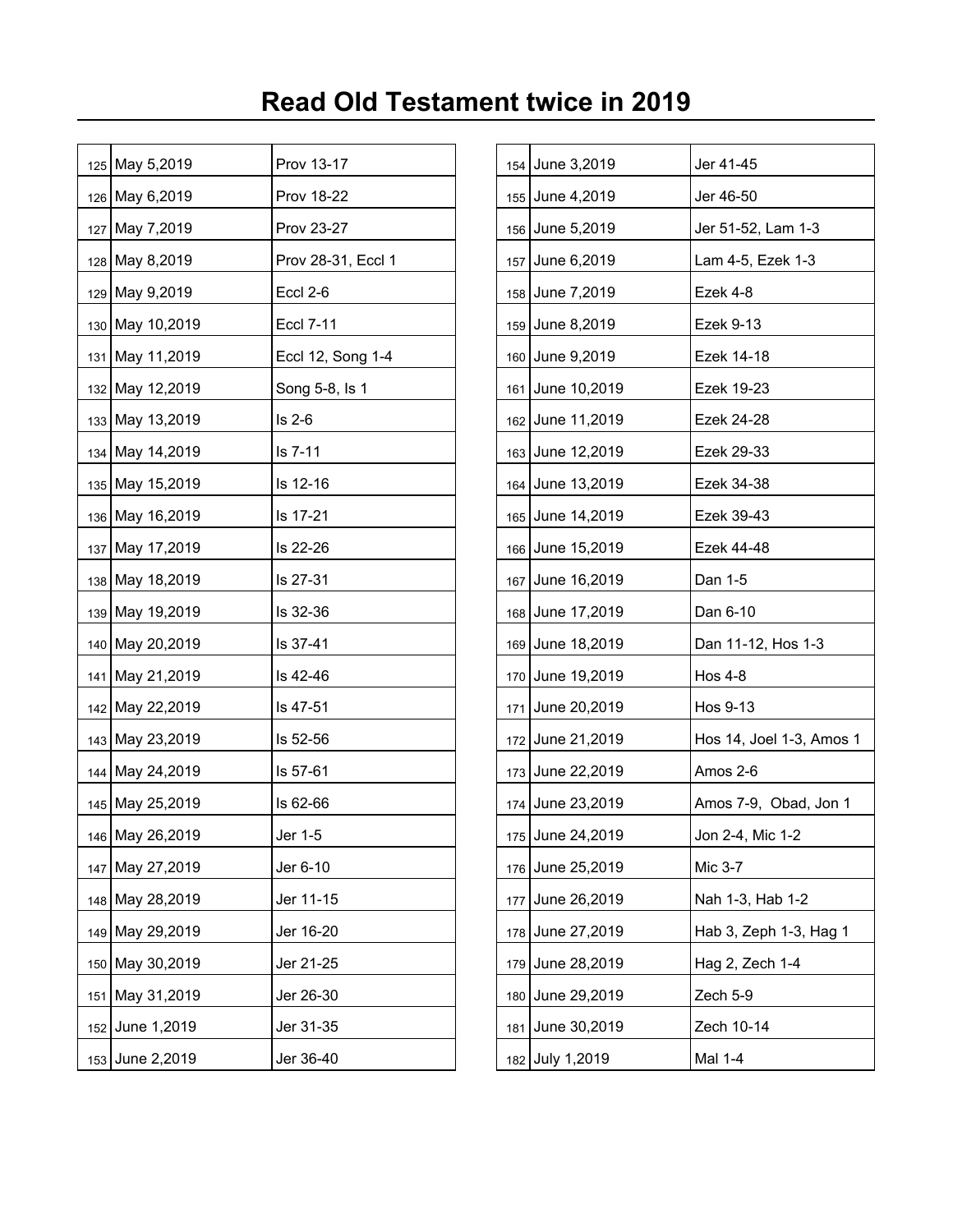|                 | 1 July 2, 2019    | Gen1-5              |    | 32 August 2,2019      | Deut 3-7               |
|-----------------|-------------------|---------------------|----|-----------------------|------------------------|
|                 | 2 July 3, 2019    | Gen 6-10            |    | 33 August 3,2019      | Deut 8-12              |
|                 | 3 July 4, 2019    | Gen 11-15           |    | 34 August 4,2019      | Deut 13-17             |
|                 | 4 July 5, 2019    | Gen 16-20           |    | 35 August 5,2019      | Deut 18-22             |
|                 | 5 July 6, 2019    | Gen 21-25           |    | 36 August 6,2019      | Deut 23-27             |
|                 | 6 July 7, 2019    | Gen 26-30           |    | 37 August 7,2019      | Deut 28-32             |
|                 | 7 July 8, 2019    | Gen 31-35           |    | 38 August 8,2019      | Deut 33-34, Josh 1-3   |
|                 | 8 July 9, 2019    | Gen 36-40           |    | 39 August 9,2019      | Josh 4-8               |
|                 | 9 July 10, 2019   | Gen 41-45           |    | 40 August 10,2019     | Josh 9-13              |
|                 | 10 July 11, 2019  | Gen 46-50           |    | 41 August 11,2019     | Josh 14-18             |
|                 | 11 July 12, 2019  | Ex 1-5              |    | 42 August 12,2019     | Josh 19-23             |
|                 | 12 July 13, 2019  | Ex 6-10             |    | 43 August 13,2019     | Josh 24, Judg 1-4      |
|                 | 13 July 14, 2019  | Ex 11-15            |    | 44 August 14,2019     | Judg 5-9               |
|                 | 14 July 15, 2019  | Ex 16-20            |    | 45 August 15,2019     | Judg 10-14             |
|                 | 15 July 16, 2019  | Ex 21-25            |    | 46 August 16,2019     | Judg 15-19             |
|                 | 16 July 17, 2019  | Ex 26-30            |    | 47 August 17,2019     | Judg 20-21, Ruth 1-3   |
|                 | 17 July 18, 2019  | Ex 31-35            |    | 48 August 18,2019     | Ruth 4, 1 Sam 1-4      |
|                 | 18 July 19, 2019  | Ex 36-40            |    | 49 August 19,2019     | 1 Sam 5-9              |
|                 | 19 July 20, 2019  | Lev 1-5             |    | 50 August 20,2019     | 1 Sam 10-14            |
|                 | 20 July 21, 2019  | Lev 6-10            |    | 51 August 21,2019     | 1 Sam 15-19            |
|                 | 21 July 22, 2019  | Lev 11-15           |    | 52 August 22,2019     | 1 Sam 20-24            |
|                 | 22 July 23, 2019  | Lev 16-20           |    | 53 August 23,2019     | 1 Sam 25-29            |
|                 | 23 July 24, 2019  | Lev 21-25           | 54 | August 24,2019        | 1 Sam 30-31, 2 Sam 1-3 |
|                 | 24 July 25, 2019  | Lev 26-27, Num 1-3  |    | 55 August 25,2019     | 2 Sam 4-8              |
| 25 <sub>1</sub> | July 26, 2019     | Num 4-8             | 56 | August 26,2019        | 2 Sam 9-13             |
|                 | 26 July 27, 2019  | Num 9-13            | 57 | August 27,2019        | 2 Sam 14-18            |
|                 | 27 July 28, 2019  | Num 14-18           |    | 58 August 28,2019     | 2 Sam 19-23            |
|                 | 28 July 29, 2019  | Num 19-23           |    | 59 August 29,2019     | 2 Sam 24, 1 Kings 1-4  |
|                 | 29 July 30, 2019  | Num 24-28           |    | 60 August 30,2019     | 1 Kings 5-9            |
|                 | 30 July 31, 2019  | Num 29-33           | 61 | August 31,2019        | 1 Kings 10-14          |
|                 | 31 August 1, 2019 | Num 34-36, Deut 1-2 |    | $62$ September 1,2019 | 1 Kings 15-19          |

| 32 | August 2,2019    | Deut 3-7               |
|----|------------------|------------------------|
| 33 | August 3,2019    | Deut 8-12              |
| 34 | August 4,2019    | Deut 13-17             |
| 35 | August 5,2019    | Deut 18-22             |
| 36 | August 6,2019    | Deut 23-27             |
| 37 | August 7,2019    | Deut 28-32             |
| 38 | August 8,2019    | Deut 33-34, Josh 1-3   |
| 39 | August 9,2019    | Josh 4-8               |
| 40 | August 10,2019   | Josh 9-13              |
| 41 | August 11,2019   | Josh 14-18             |
| 42 | August 12,2019   | Josh 19-23             |
| 43 | August 13,2019   | Josh 24, Judg 1-4      |
| 44 | August 14,2019   | Judg 5-9               |
| 45 | August 15,2019   | Judg 10-14             |
| 46 | August 16,2019   | Judg 15-19             |
| 47 | August 17,2019   | Judg 20-21, Ruth 1-3   |
| 48 | August 18,2019   | Ruth 4, 1 Sam 1-4      |
| 49 | August 19,2019   | 1 Sam 5-9              |
| 50 | August 20,2019   | 1 Sam 10-14            |
| 51 | August 21,2019   | 1 Sam 15-19            |
| 52 | August 22,2019   | 1 Sam 20-24            |
| 53 | August 23,2019   | 1 Sam 25-29            |
| 54 | August 24,2019   | 1 Sam 30-31, 2 Sam 1-3 |
| 55 | August 25,2019   | 2 Sam 4-8              |
| 56 | August 26,2019   | 2 Sam 9-13             |
| 57 | August 27,2019   | 2 Sam 14-18            |
| 58 | August 28,2019   | 2 Sam 19-23            |
| 59 | August 29,2019   | 2 Sam 24, 1 Kings 1-4  |
| 60 | August 30,2019   | 1 Kings 5-9            |
| 61 | August 31,2019   | 1 Kings 10-14          |
| 62 | September 1,2019 | 1 Kings 15-19          |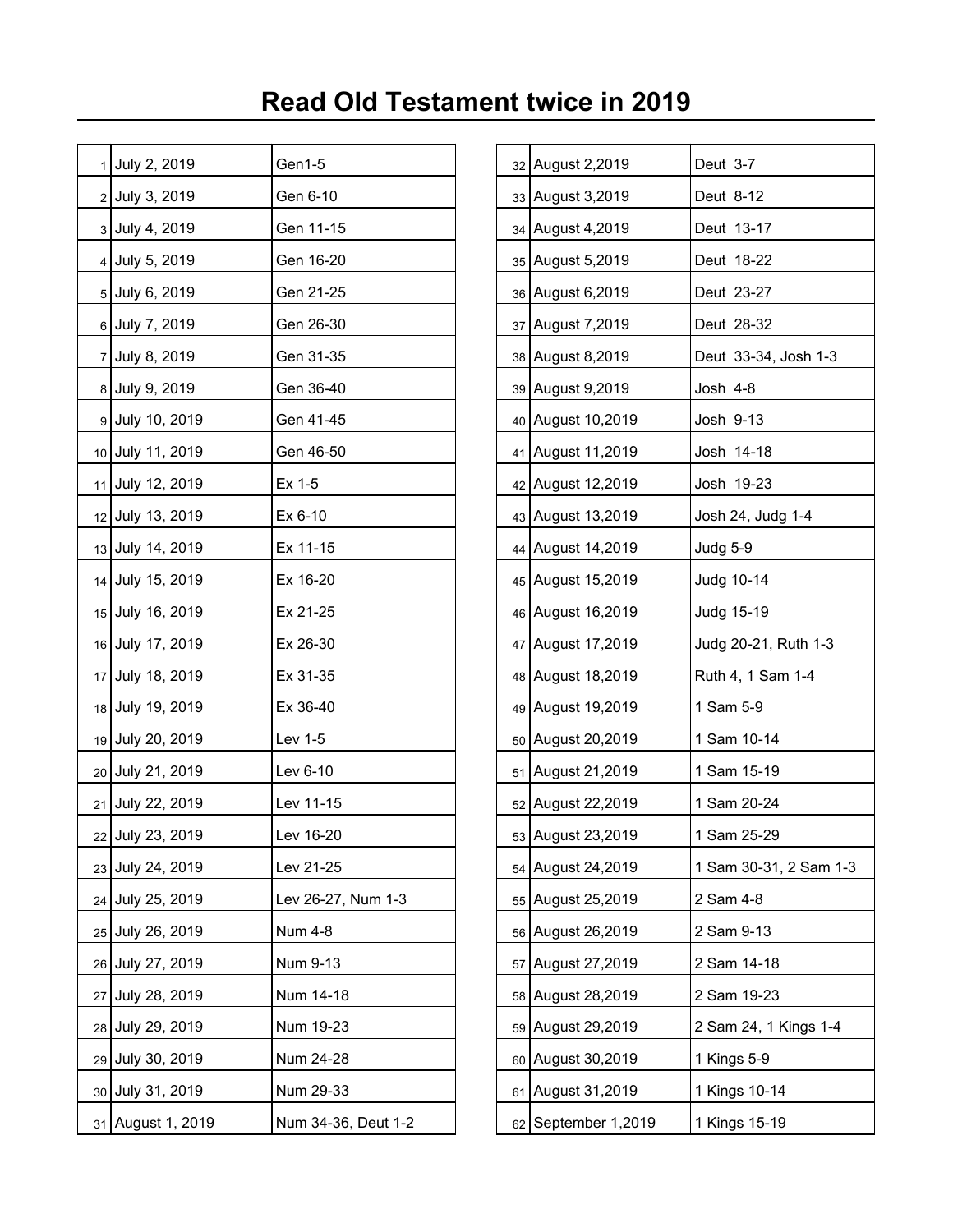| 63 | September 2,2019       | 1 Kings 20-22, 2 Kings 1-2 |       | 94 | October 3,2019      | Job 30-34            |
|----|------------------------|----------------------------|-------|----|---------------------|----------------------|
| 64 | September 3,2019       | 2 Kings 3-7                |       |    | 95 October 4,2019   | Job 35-39            |
|    | 65 September 4,2019    | 2 Kings 8-12               |       | 96 | October 5,2019      | Job 40-42, Ps 1-2    |
| 66 | September 5,2019       | 2 Kings 13-17              |       | 97 | October 6,2019      | Ps 3-9               |
| 67 | September 6,2019       | 2 Kings 18-22              |       |    | 98 October 7,2019   | Ps 10-16             |
| 68 | September 7,2019       | 2 Kings 23-25, 1 Chr 1-2   |       | 99 | October 8,2019      | Ps 17-21             |
| 69 | September 8,2019       | 1 Chr 3-7                  | 100   |    | October 9,2019      | Ps 22-26             |
|    | 70 September 9,2019    | 1 Chr 8-12                 | 101   |    | October 10,2019     | Ps 27-31             |
| 71 | September 10,2019      | 1 Chr 13-17                |       |    | 102 October 11,2019 | Ps 32-36             |
|    | 72 September 11,2019   | 1 Chr 18-22                |       |    | 103 October 12,2019 | Ps 37-41             |
| 73 | September 12,2019      | 1 Chr 23-27                | 104   |    | October 13,2019     | Ps 42-48             |
|    | 74   September 13,2019 | 1 Chr 28-29, 2 Chr 1-3     |       |    | 105 October 14,2019 | Ps 49-54             |
|    | 75 September 14,2019   | 2 Chr 4-8                  | 106   |    | October 15,2019     | Ps 55-60             |
|    | 76 September 15,2019   | 2 Chr 9-13                 | 107   |    | October 16,2019     | Ps 61-67             |
| 77 | September 16,2019      | 2 Chr 14-18                |       |    | 108 October 17,2019 | Ps 68-72             |
|    | 78 September 17,2019   | 2 Chr 19-23                | 109   |    | October 18,2019     | Ps 73-77             |
|    | 79 September 18,2019   | 2 Chr 24-28                |       |    | 110 October 19,2019 | Ps 78-82             |
| 80 | September 19,2019      | 2 Chr 29-33                | 111   |    | October 20,2019     | Ps 83-89             |
| 81 | September 20,2019      | 2 Chr 34-36, Ezra 1-2      |       |    | 112 October 21,2019 | Ps 90-98             |
|    | 82 September 21,2019   | Ezra 3-7                   |       |    | 113 October 22,2019 | Ps 99-103            |
|    | 83 September 22,2019   | Ezra 8-10, Neh 1-2         |       |    | 114 October 23,2019 | Ps 104-108           |
|    | 84   September 23,2019 | Neh 3-7                    |       |    | 115 October 24,2019 | Ps 109-116           |
| 85 | September 24,2019      | Neh 8-12                   | 116 l |    | October 25,2019     | Ps 117-118           |
| 86 | September 25,2019      | Neh 13, Esther 1-4         | 117   |    | October 26,2019     | Ps 119               |
| 87 | September 26,2019      | <b>Esth 5-9</b>            | 118   |    | October 27,2019     | Ps 120-125           |
| 88 | September 27,2019      | Esth 10, Job 1-4           | 119   |    | October 28,2019     | Ps 126-131           |
| 89 | September 28,2019      | Job 5-9                    | 120   |    | October 29,2019     | Ps 132-137           |
| 90 | September 29,2019      | Job 10-14                  | 121   |    | October 30,2019     | Ps 138-142           |
|    | 91 September 30,2019   | Job 15-19                  |       |    | 122 October 31,2019 | Ps 143-147           |
| 92 | October 1,2019         | Job 20-24                  | 123   |    | November 1,2019     | Ps 148-150, Prov 1-2 |
|    | 93 October 2,2019      | Job 25-29                  |       |    | 124 November 2,2019 | Prov 3-7             |

| 94  | October 3,2019      | Job 30-34            |
|-----|---------------------|----------------------|
| 95  | October 4,2019      | Job 35-39            |
| 96  | October 5,2019      | Job 40-42, Ps 1-2    |
| 97  | October 6,2019      | Ps 3-9               |
| 98  | October 7,2019      | Ps 10-16             |
| 99  | October 8,2019      | Ps 17-21             |
| 100 | October 9,2019      | Ps 22-26             |
| 101 | October 10,2019     | Ps 27-31             |
| 102 | October 11,2019     | Ps 32-36             |
| 103 | October 12,2019     | Ps 37-41             |
| 104 | October 13,2019     | Ps 42-48             |
| 105 | October 14,2019     | Ps 49-54             |
| 106 | October 15,2019     | Ps 55-60             |
| 107 | October 16,2019     | Ps 61-67             |
| 108 | October 17,2019     | Ps 68-72             |
| 109 | October 18,2019     | Ps 73-77             |
| 110 | October 19,2019     | Ps 78-82             |
| 111 | October 20,2019     | Ps 83-89             |
| 112 | October 21,2019     | Ps 90-98             |
| 113 | October 22,2019     | Ps 99-103            |
| 114 | October 23,2019     | Ps 104-108           |
|     | 115 October 24,2019 | Ps 109-116           |
| 116 | October 25,2019     | Ps 117-118           |
| 117 | October 26,2019     | Ps 119               |
| 118 | October 27,2019     | Ps 120-125           |
| 119 | October 28,2019     | Ps 126-131           |
| 120 | October 29,2019     | Ps 132-137           |
| 121 | October 30,2019     | Ps 138-142           |
| 122 | October 31,2019     | Ps 143-147           |
| 123 | November 1,2019     | Ps 148-150, Prov 1-2 |
| 124 | November 2,2019     | Prov 3-7             |